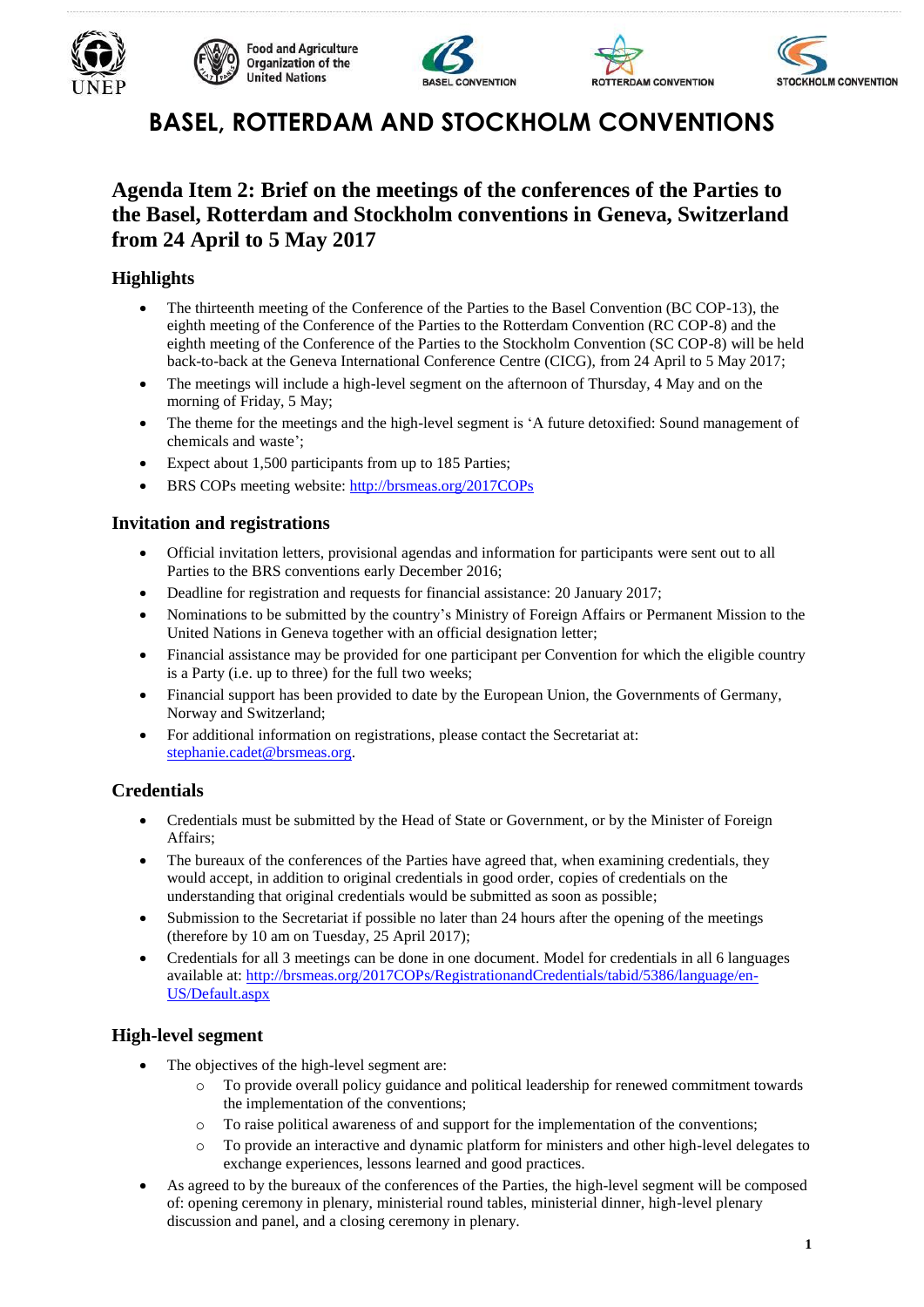- The high-level segment's participants will be invited to exchange on the theme of the event: "A future detoxified: Sound management of chemicals and waste" and a number of related sub-themes, as selected by the three presidents of the conferences of the Parties in consultation with the bureaux.
- Financial assistance available for one minister or deputy minister to attend the high-level segment is available to developing-countries and countries with economies in transition that are a Party to at least one of the three conventions, thanks to generous financial support provided by the Government of Switzerland.

# **Organization of work**

- The tentative schedule of work of the meetings, as agreed to by the bureaux of the conferences of the Parties, is available at:<http://brsmeas.org/2017COPs/Overview.aspx>
- The meetings start with a day and a half of joint sessions on cross-cutting issues on organizational matters and substantial issues (see below), followed by separate sessions of the SC COP-8, BC COP-13 and RC COP-8;
- An early Rotterdam Convention specific session will be held in the first week;
- Conclude with joint sessions and convention-specific discussions, as necessary, to consider the outcomes of joint and convention-specific contact groups and to adopt any outstanding decisions;
- On the day before the start of the meetings (Sunday, 23 April), preparatory meetings will be organised (bureaux meetings, regional meetings, other preparatory meetings);
- No formal meetings will be organised on Sunday, 30 April.

# **Main issues at the agendas of the meetings**

#### **Joint issues**

- Organizational matters (organization of work, election of officers, credentials);
- Enhancing cooperation and coordination among the three conventions, including the reviews of the synergies arrangements; the clearing-house mechanism for information exchange, mainstreaming gender, synergies in preventing and combating illegal traffic and trade, and a road map called for by the conferences of the Parties in decisions BC-12/22, RC-7/12 and SC-7/30 entitled "From science to action";
- International cooperation and coordination;
- Technical assistance, including regional centres;
- Financial resources, including issues related to the Stockholm Convention's financial mechanism;
- Compliance:
- POPs wastes (POPs wastes technical guidelines);
- Programmes of work and budgets;
- Others, i.e. venue and date of the next COPs, admission of observers and development of draft MOUs between UNEP and each COP.

#### **SC COP-8 issues (among others)**

- Listing of chemicals in Annex A, B or C to the Convention (decabromodiphenyl ether, short-chain chlorinated paraffins and hexachlorobutadiene);
- Compliance;
- Effectiveness evaluation;
- Others: Measures to reduce or eliminate releases from intentional production and use (exemptions, DDT, PCBs, brominated diphenyl ethers, PFOS); measures to reduce or eliminate releases from unintentional production (BAT and BEP, Toolkit); implementation plans, reporting and global monitoring plan.

#### **BC COP-13 issues (among others)**

- Follow up to the Country-Led Initiative (including Ban amendment, ESM expert group and further legal clarity related outcomes);
- Technical guidelines (such as issues pertaining to the e-waste guidelines, mercury wastes guidelines, POPs wastes guidelines (also a joint issue with SC));
- Others: Cartagena Declaration, national reporting, ICC and related outcomes (ICC programme of work, a draft guidance document, revisions to specific reporting formats, such as on national reporting), Basel Convention Partnership Programme (PACE, ENFORCE, Household wastes), environmentally sound dismantling of ships, operations and work programme of the Open-ended Working Group for 2018– 2019, etc.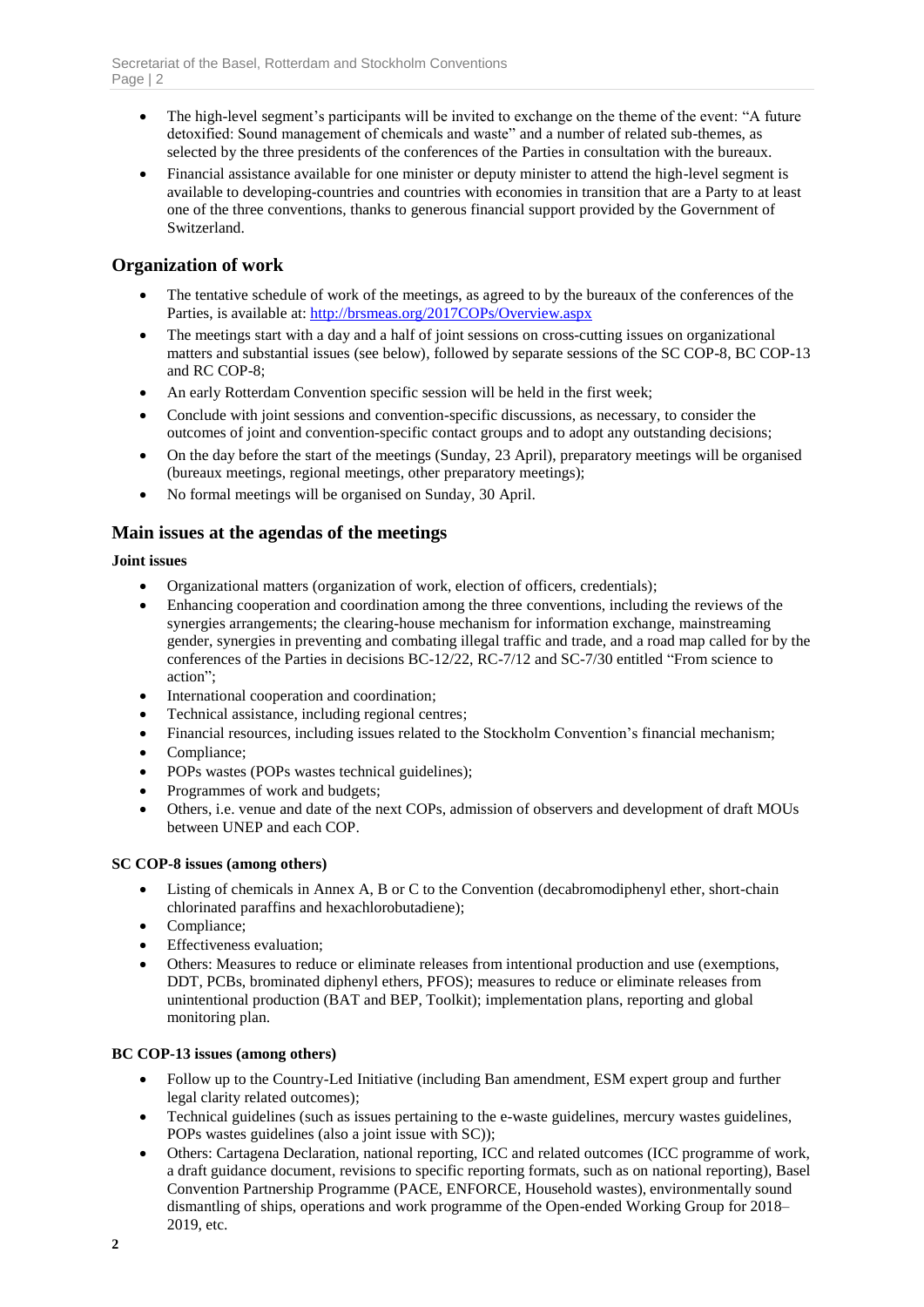#### **RC COP-8 issues (among others)**

- Listing of chemicals:
	- o Chemicals newly proposed for listing by the CRC: short-chain chlorinated paraffins, tributyltin compounds, carbofuran and carbosulfan;
	- o Chemicals already considered by previous COPs: chrysotile asbestos, paraquat dichloride formulation (SHPF), fenthion formulation (SHPF) and trichlorfon.
- Intersessional work on the process of listing chemicals in Annex III
- Compliance;
- Others: increasing notifications of final regulatory actions, etc.

#### **Provisional agendas and documents for the meetings**

- Provisional agendas and documents for the meetings are available at: [http://brsmeas.org/2017COPs/MeetingDocuments.aspx.](http://brsmeas.org/2017COPs/MeetingDocuments.aspx)
- Programmes of work and proposed budgets for the biennium 2018-2019 will be made available on 24 January 2017 (90 days before the meetings);
- Other documents will be made available on 24 February 2017 (6-8 weeks before the meetings);
- Joint documents to two or three COPs are being developed for joint issues (e.g. budget, technical assistance)

# **Theme of the COPs and the Technology Fair**

- The theme of the COPs is: *'A future detoxified: Sound management of chemicals and waste'*;
- A three-day Technology Fair will be held during the 2017 COPs, from 27 to 29 April, with the aim of promoting the transfer of technology for the implementation of the conventions by:
	- o providing an opportunity to engage the private sector and industry as well as other relevant partners in the implementation of the conventions;
	- o show casing available clean technologies for the sound management of chemicals and wastes and promoting opportunities for developing alternatives –including non-chemical alternativesto chemicals listed under the conventions and as well as developing partnerships to deal with particular issues.
- The Fair is expected to be an interactive event hosted under the aegis of the COPs in the exhibition area blending both furnished booths for exhibitors to display their activities as well as a space for hosting specific interactive activities such as panel discussions, debates on ways to promote the transfer of technology, competitions and screening of videos.
- Further information on the Science Fair is available on the BRS COPs meeting webpage or please contact the Secretariat at: maria-cristina.cardenas@brsmeas.org.

## **Side events and exhibitions**

- During the COPs, side events will be held during lunch breaks and in the evenings on major issues related to the implementation of the conventions. Requests for side events during the Technology Fair should demonstrate relevance to the objectives of the Fair.
- Requests to hold a side event during the COPs may be submitted by sending a completed side event application form to the Secretariat at: marylene.beau@brsmeas.org, no later than **3 March 2017**.
- An exhibition is organized during the COPs to disseminate relevant and timely information to the participants of the meetings.
- Requests for exhibition booths should be submitted to the Secretariat at: Charles.avis@brsmeas.org, no later than **3 March 2017**.

## **Regional preparatory meetings**

- Provide Parties with an opportunity to undertake regional consultations in advance of the meetings, identify regional priorities and challenges, and facilitate the preparation of regional positions.
- The meetings will be held as follows:
	- Asia-Pacific Region: 6-8 March 2017, Bangkok, Thailand, organized in cooperation with the regional centre in Indonesia;
	- o African Region: 14-16 March 2017, Dakar, Senegal, organized in cooperation with the regional centre in Senegal;
	- o Central and Eastern European Region: 21-23 March 2017, Riga, Latvia, hosted by the government of Latvia and organized in cooperation with the regional centre in Slovakia;